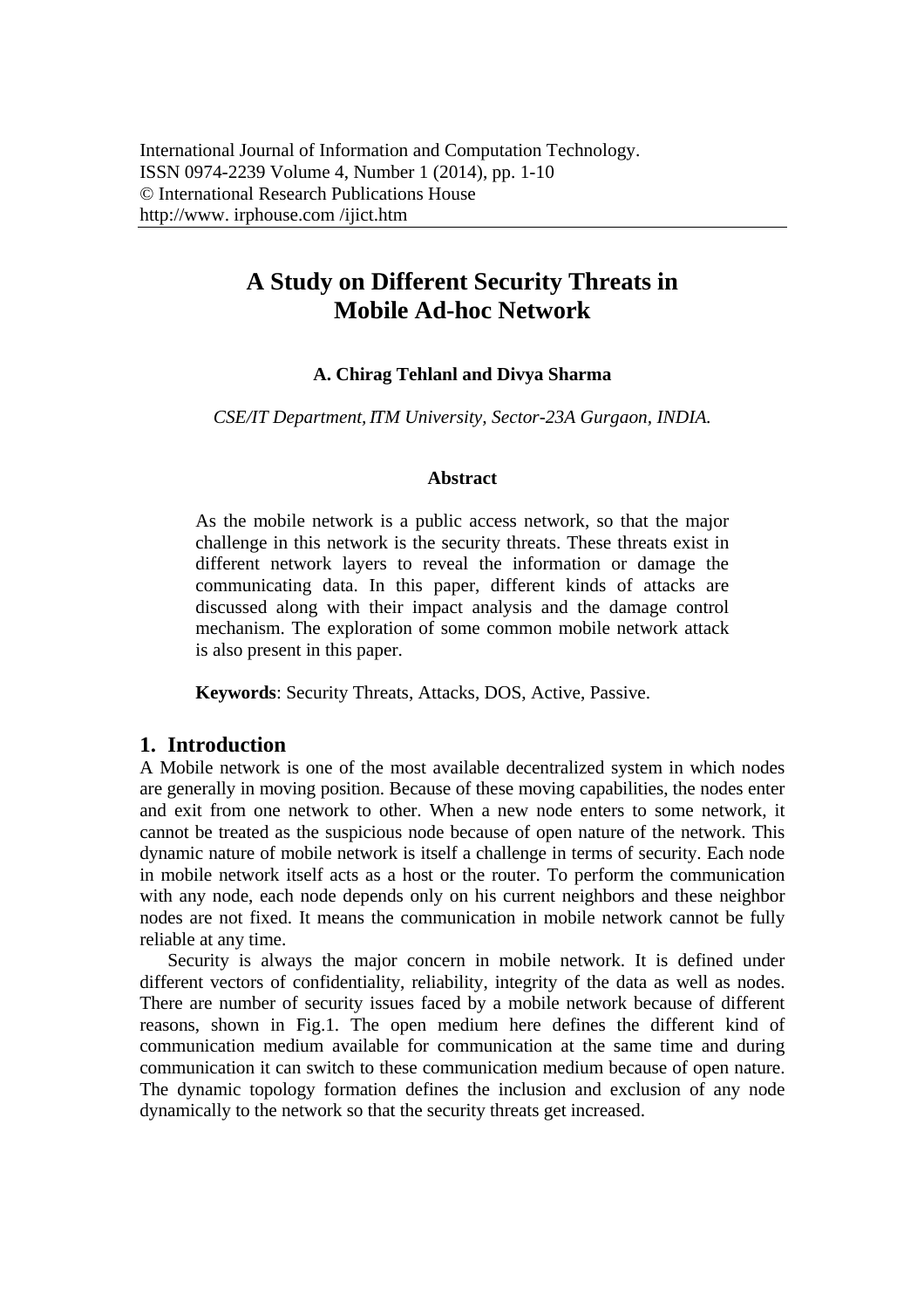

**Fig. 1**: Reasons of Security Threats in MANET.

The decentralized system here means there the lack on central control or the management to the mobile network. Each node itself behaves independently without the control of any central entity. Each node itself behaves as the node as well as the router. The cooperative communication is another reason of increasing security threats in mobile network. This kind of communication is performed with the help of neighboring nodes rather than dedicated path. The attacks or the threats associated with a mobile network exist at different layers of mobile network. Some of such attacks, their associated layers and the effective solution is shown in table 1.

| Layer          | <b>Attacks</b>                 | <b>Solution</b>                      |
|----------------|--------------------------------|--------------------------------------|
| Application    | Repudiation, data corruption   | Detecting and preventing virus,      |
| Layer          |                                | worms, malicious codes and           |
|                |                                | application abuses by use of         |
|                |                                | Firewalls.                           |
| Transport      | Session hijacking, SYN         | Authentication and securing end-to-  |
| Layer          | Flooding                       | end or point-to-point communication  |
|                |                                | use of public cryptography           |
| <b>Network</b> | Routing protocol attacks (e.g. | Protecting the ad hoc routing and    |
| Layer          | DSR, AODV), Wormhole,          | forwarding protocols                 |
|                | blackhole, Byzantine, looding  |                                      |
| Data Link      | Traffic analysis, monitoring,  | Protecting the wireless MAC protocol |
| Layer          | disruption MAC(802.11), WEP    | and providing link layer security    |
|                | weakness etc.                  | support.                             |
| Physical       | Eavesdropping, Jamming,        | Preventing signal jamming denial-of- |
| Layer          | Interceptions.                 | service attacks by using Spread      |
|                |                                | Spectrum Mechanism.                  |

| Table 1: Layer based Attack Distribution. |  |
|-------------------------------------------|--|
|-------------------------------------------|--|

There are different kind of attacks that are divided under different categories based on different parameters. These attack categories are discussed here under.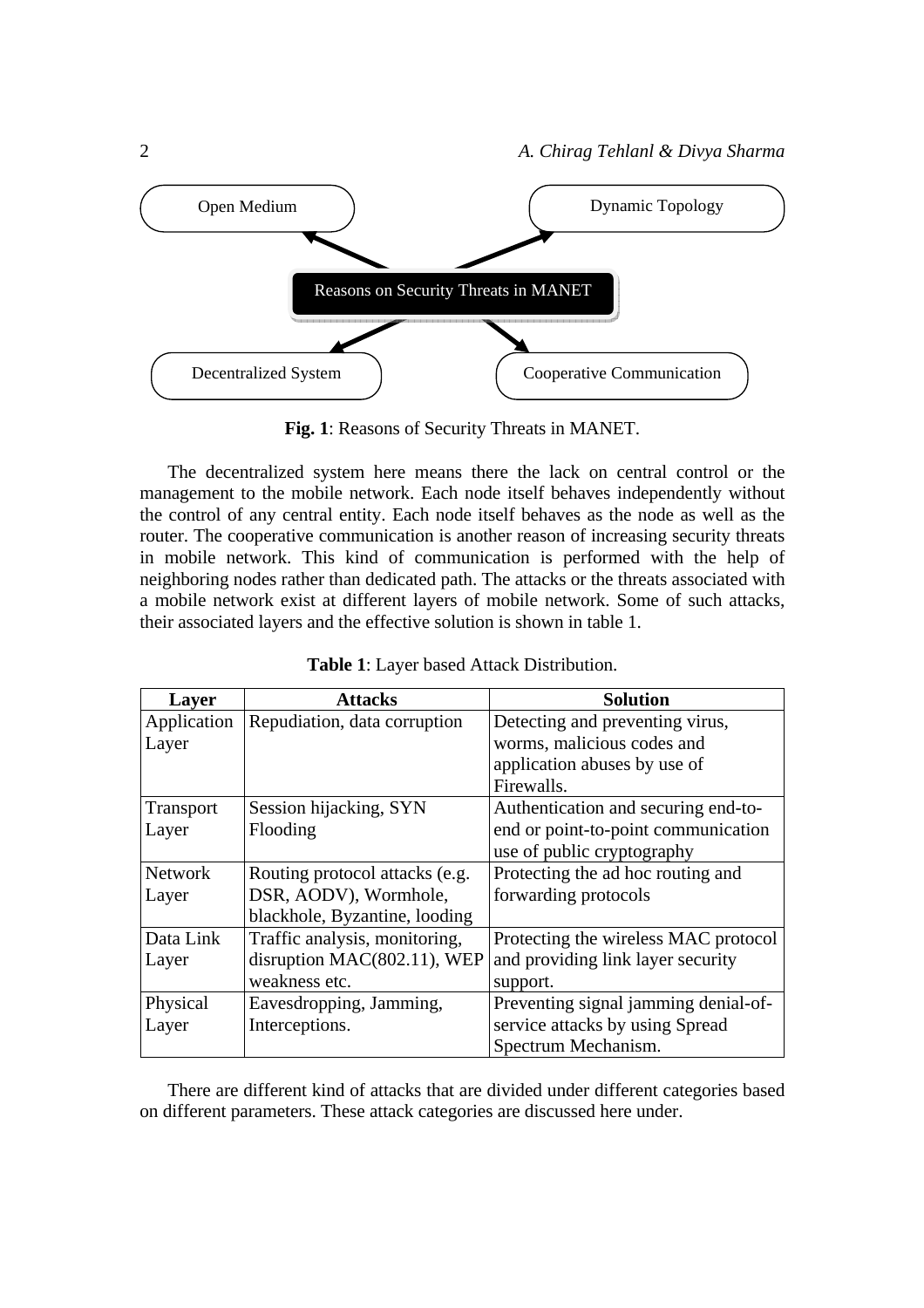### **1.1 External and Internal Attack**

As the name suggest, the external attacks are performed by the node that is not part of the network itself. In this attack, attacker generally disturbs the communication by sending the fake packets, and increases the network congestion so that the performance of the network degrades. But in case of internal node attack, the attacker node behaves like a normal node but sometimes not participate in some communication event. The internal node can present its identify as some other node so that it can avail the information that is communicating to some other node. These kind of attacks includes the man-in-middle attack that basically reveals the information of some other active node of the network.

#### **1.2 Active and Passive Attack**

In this type of attack classification, the impact of the attack is considered as the attack categorization parameter. The active attack can be an internal or external attack. These attacks basically destroy the communicating information and degrade the network performance. As they are the active part of the network they can inject the attack easily over the attack to affect the particular service or node. This kind of attack is capable to reveal the information or represent itself as the fake entity so that the network communication can be captured. Attacker can modify and fabricate the information in communicating packets easily. In case of passive attack, the attacker is capable to identify the network communication and disturb the network communication. This attack can easily hijack the network information or delay the network communication.

In this paper, the exploration to the security threats in the mobile network is defined. In this section, the introduction to the network security and security threats is defined. The section also includes the classification of different kind of attacks as well as their distribution among different network layers is defined. In section II, the earlier work in the direction of security threats is discussed. In section III, the exploration of some of the most common security threats is defined. In section IV, the conclusion derived from the work is presented.

#### **2. Existing Work**

As the network security is one of the most critical issue for mobile networks, because of this, lot of concern is given to the security threats in mobile networks. Some of the work defined by earlier researchers is discussed in this section. In year 2010, Axel Kring has presented a neighborhood monitoring mechanism for adhoc network. Author presented a k-hop analysis based mechanism under defined constraints so that the network limitations will be handled. Author has defined the work on the malicious node detection by performing the dynamic analysis on neighboring nodes[1]. Another work on the the malicious node detection was proposed by Ying Li in year 2011. Author defined the work on tracking based scenario. Author defined the mathematical and probabilistic framework for the detection of attacks and the exceptions[2]. Another work on the malicious node detection and a secure routing was presented by Bogdan Carbunar in year 2004. Author investigate the security threats in mobile networks so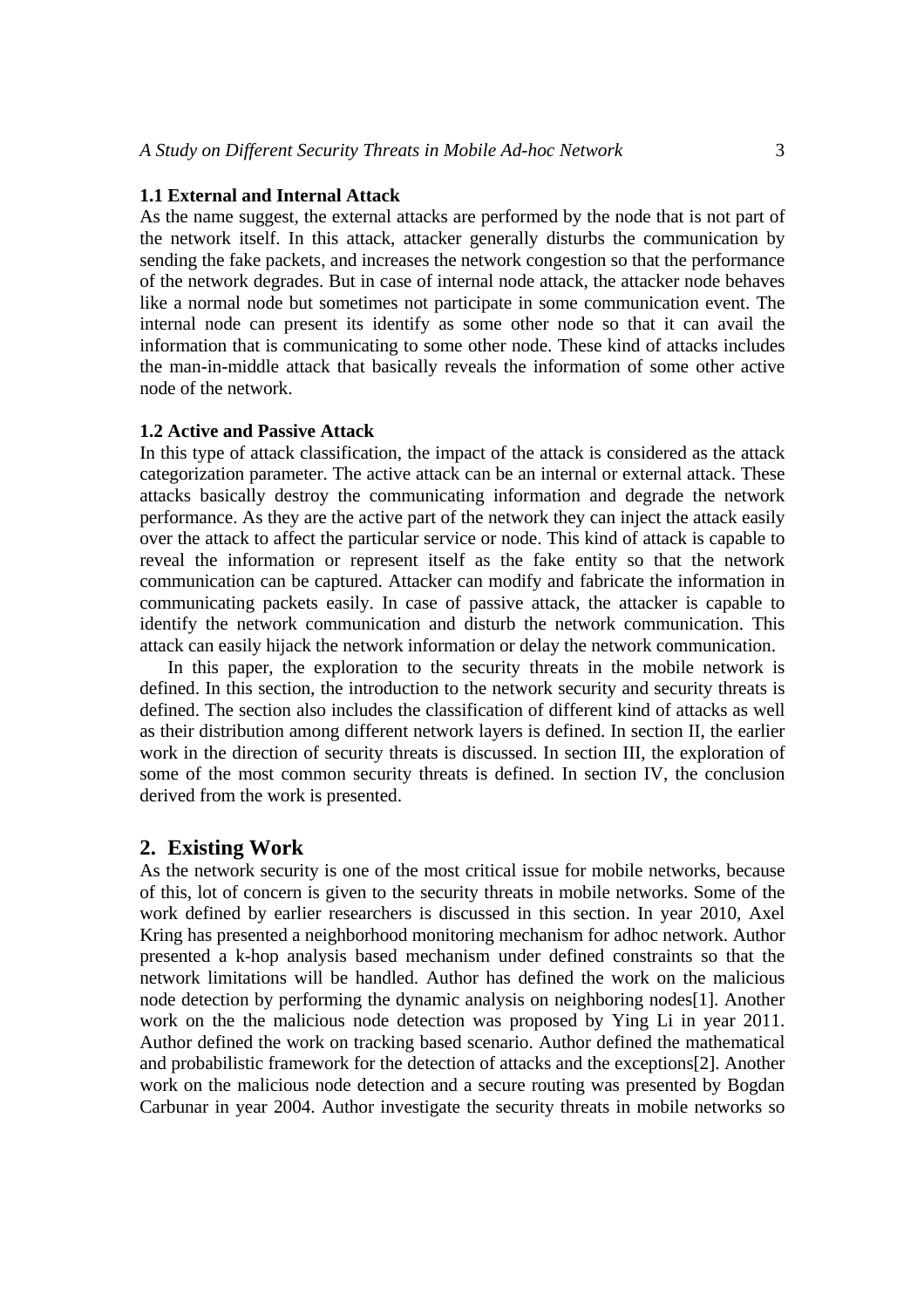that the reliable communication will be drawn from the communication. Author has defined a secure infrastructure oriented communication in misbehaving mobile networks[3].

A work on the exploration of hijacking attack and the preventive mechanism was presented by Johann Schlamp in year 2012. Author has defined a security based work to identify the spam packets during the communication process as well as provided an effective approach to detect the victim and analysis is done through the IP prefix analysis so that the long term benefits will be obtained from the work. Author has defined the incidental communication and control mechanism in mobile network[4]. A control mechanism to restrict the outgoing spam communication was handled by Joshum Goodman in year 2004. Author has defined the conventional technique to analyze the message packets under different techniques so that the life time of the network communication will be increased. Author has defined the work to obtain the maximum profit from the communication so that reliable communication effect will be drawn[5]. Danny Dhillon has defined the work to improve the communication integrity in case of intrusion mobile network. Author defined the safeguard based approach to increase the detection rate so that effective communication schedule will be obtained[6].

Ahmed Khurshid has presented a work on the real time analysis on different network invariants that affects the network flow. Author presented a controller device based approach to control the forwarding communication as well as the reliable communication will be drawn from the network[7]. Another work on the blackhole detection was presented by Evan Cooke in year 2004. Author defined the exploration of work under the traffic analysis so that reliable packet communication will be performed. Author defined the work based on Internet Motion sensor so that the infrastructure based effective communication will be drawn from the network[8]. A work on the effective routing in opportunistic network was presented by Umair Sadiq in year 2012. Author presented the forwarding rate analysis along with packet loss analysis to identify the communication incentive. Author presented the work to analyze the control in non linear communication network. Author defined the work in the optimal conditions so that the flow maximization will be performed[9]. The exploration of the node replication attack was presented by Mauro Conti. Author presented a energy and memory effective solution in a constrained network so that reliable communication path will be obtained[10].Garima Gupta defined the characteristic analysis based algorithm which generate an effective route under the malicious node attack. Author defined the probabilistic behaviors analysis scheme to provide the solution against blackhole attack[11]. A work on the topology aware analysis approach to reveal the security scheme in mobile networks. Author presented an isolated mechanism to handle the attacks and to reduce the false detection rate. Author presented a overhead analysis approach to improve the network reliability and to minimize the attack impact in mobile network[12]. A two dimensional analysis approach to improve the network QoS under different adversarial environments was presented by Peter J.J. McNeney. Author discussed two main issues to improve the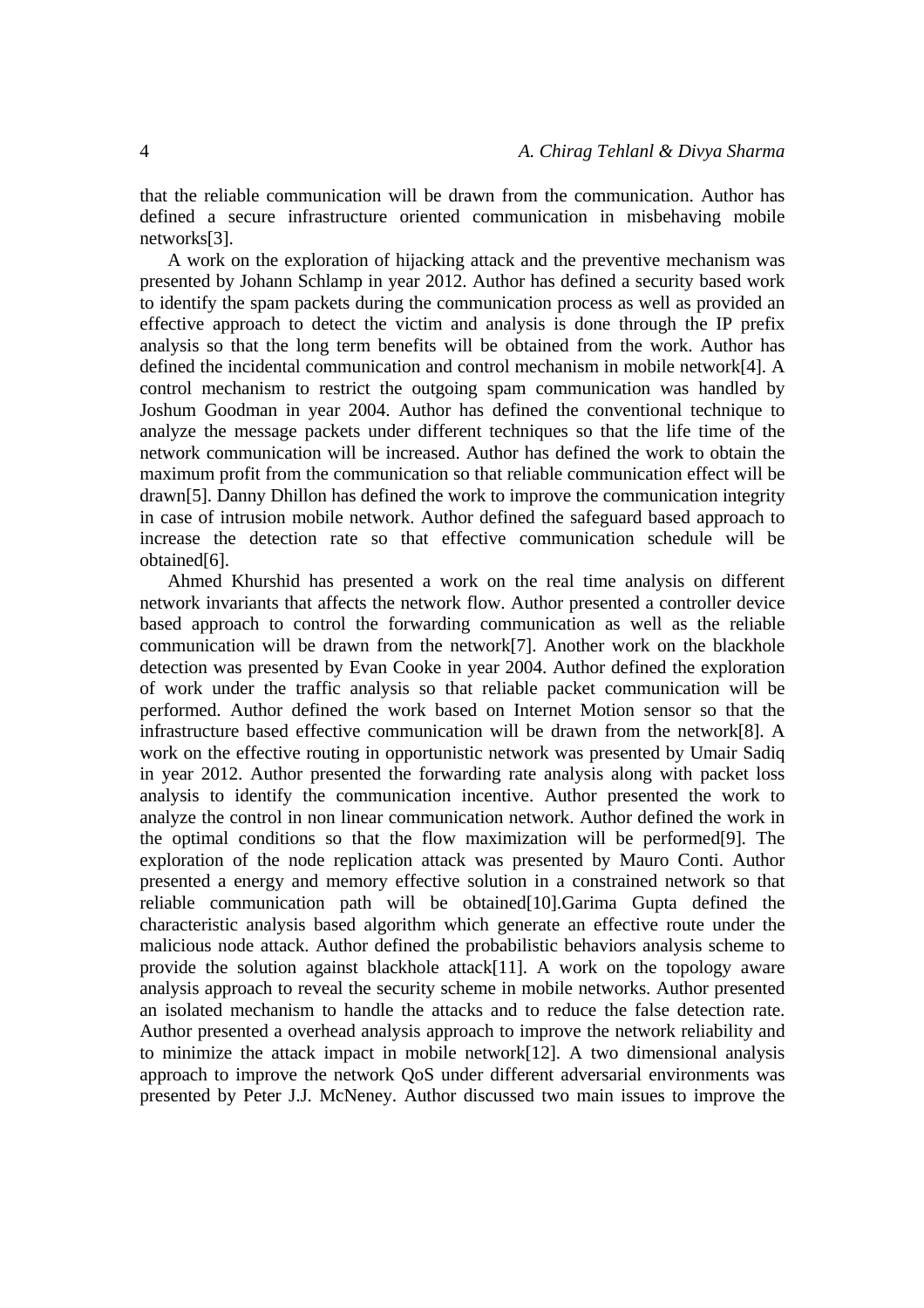QoS and to improve the network reliability. Author defined a single path adaptation and multipath adaptation mechanism to improve the network bandwidth and to increase the network reliability[13].

## **3. Security Threats**

In this section, some of the most promising security attacks are defined along with their processing as well as the impact on the mobile network. The impact of different kind of attacks is performed in terms of malicious activities. Some of such activities are shown here in table 2

| Activity    | Attack                | <b>Relative Checking Action</b>         |  |
|-------------|-----------------------|-----------------------------------------|--|
| Delay       | DOS Attack (Flooding, | The packet delivery time will be        |  |
|             | Jamming)              | increased than normal                   |  |
| Packet Drop | AODV, Wormhole,       | The packet does not arrive to the       |  |
|             | DOS                   | destination node so that throughput is  |  |
|             |                       | decreased                               |  |
| Modify      | Phinising             | The information of a packet is          |  |
|             |                       | modified, the outgoing packet is not    |  |
|             |                       | same to the actual packet sent          |  |
| Fabricate   | counterfeiting        | Information exists with the packet, the |  |
|             |                       | sending packet and the outcome packet   |  |
|             |                       | is not same.                            |  |
| Misrouting  | AODV, Wormhole        | Modify the route of the packet          |  |

**Table 2:** Malicious Activities Performed by Different Attacks.

## **3.1 Denial of Service (DoS)**

DoS attack is one of the most common attack that actually disturb the service distribution over the network. There are different forms of DoS attacks. In the traditional form of DoS attack, it floods the network by broadcasting the fake packets over the network. Because of this, the congestion over the network is increased and the efficiency of the network degrades. This kind of attack is performed from any centralized location so all nodes so that the resources to the other nodes not get available for the longer time and the complete network communication delays. This kind of attack having its impact in long term over the communication network when the communication over the network becomes heavy and slowly it start losing the packets over the network. DoS attack can be injected by the attacker on any network layer so that the overall network communication get disturb. This kind of attack actually exploits the network communication and disrupts the communication functionality. This disturb the routing process as well as block the resource access so that the normal functioning associated with the particular resource will also disturb. This attack can also be applied to any protocol and implied the affect in terms of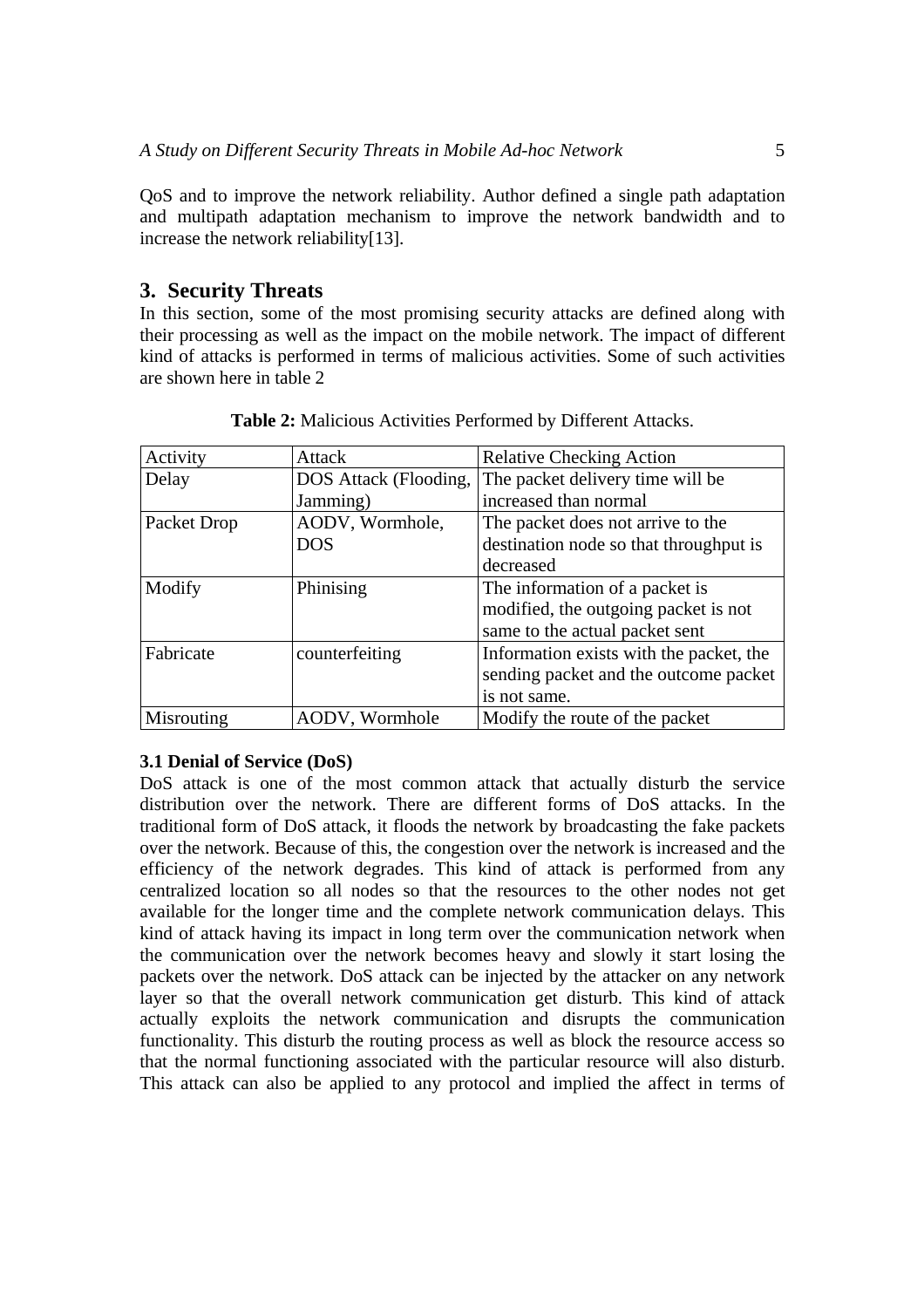network delay, low response time and packet loss. The basic model of DoS attack is shown in Fig.2.



**Fig. 2**: DoS Attack.

Different type of Dos Attacks are also listed in this section.

## **A) Jamming**

In this kind of DoS attack, the concentration of the attacker is to some centralized resource or the node that attacker wants to block. Attacker keep monitoring the communication on that node and identify the communication frequency over that node or the resource. Author has defined the error free signal reception and communication under different communication spectrums. Jamming basically, block the communication over that node and get the full access to the particular resource.

#### **B) SYN Flooding**

It is the another form of DoS attack in which, the attacker node performs the bulk communication so that the spoofing of the SYN packets is performed. As a node receive the SYN packets, it sends the SYN-ACK packets to the attacker node. The victim node waits for the ACK packets so that the network get open for getting the response packet. The network is half open to the vitim so that the connection is defined for the fixed size table so that the size table of the communication also get large set of entries. This overall disturbs the network communication and the communication gets delayed. It also overflow the buffer of the victim and it results the packet loss over the communication. The normal nodes over the network does not get the sufficient bandwidth to perform the reliable communication. In case of 3-way acknowledgement process, the situation becomes more critical where the ACK packets over the network get increased.

#### **C) Distributed DoS Attack:**

Distributed DoS attack is more critical than normal Dos attack because it affect the throughput of overall distributed network. This kind of attack includes the several adversaries so that the network throughput is colluded and the preventive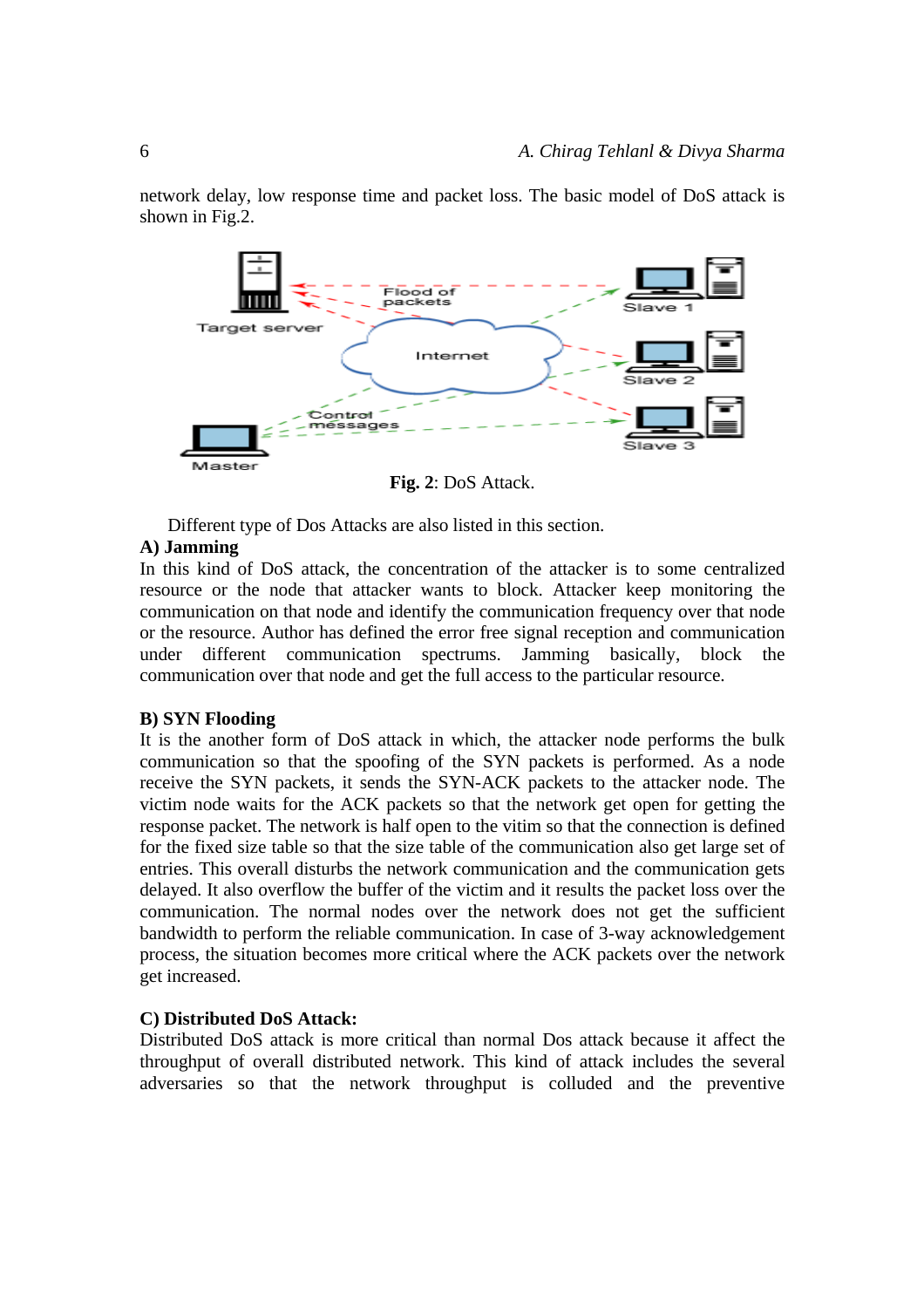communication access is performed over the network. The distributed DoS attack is shown in Fig.3.

#### **D) Blackhole Attack**

It is one of the critical mobile network attack in which attacker node direct the communication to some victim node towards the attacker node. Attacker node accepts the data packets but not forward to the neighboring nodes. The processing of the blackhole attack is shown in Fig.4. In this attack form, the attacker node represent itself as the normal node and consume the network packets. As shown in the figure, the attacker node 3 behaves abnormally that accepts the packet from the source node but does not forward it to the neighboring nodes. Because of this, the throughput on the receiver node is decreased and the packet drop ratio over the network gets increased.



**Fig. 3**: Distributed DoS Attack.



**Fig. 4**: Blackhole Attack.

#### **E) Wormhole attack**

It is a tunnel based attack in which two or more network nodes forms a tunnel and if the communication diverts to this tunnel, the communication will not be forwarded to any other node over the network. This kind of attack is applied over the network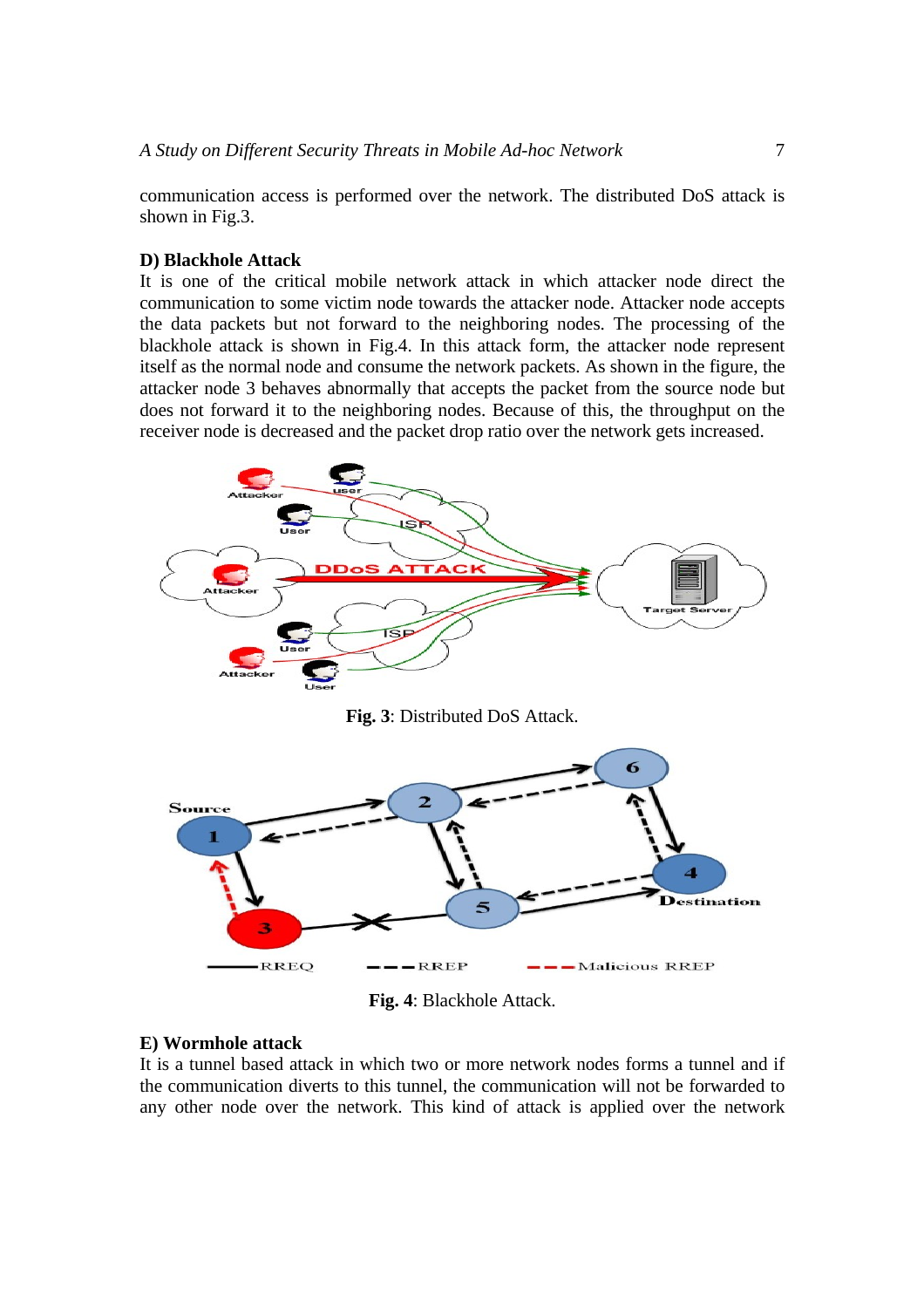because the attacker nodes exist in a pair. The attacker nodes make a private communicating path so that the bandwidth of the network is also consumed. The process of worm hole attack is shown in Fig.5.



**Fig. 5**: Worm Hole Attack.

# **4. Conclusion**

In this paper, an exploration to the security threats associated with mobile networks is defined. The paper has defined the work on classification and exploration of different kind of attacks in the mobile network. The attack impact and the basic functioning is also described in this paper.

**Table III**: Defense against DoS attacks at specific layer, requirements and drawbacks.

| <b>Attack Type</b>     | <b>Targeted Layer</b> | <b>Requirement</b>      | <b>Drawbacks</b>    |
|------------------------|-----------------------|-------------------------|---------------------|
| Flooding               | Network layer         | Neighbor suppression    | No implementation   |
|                        |                       | and path cutoff         | details             |
| Collision, packet      | MAC and               | RTS/CTS and watch-      | Higher              |
| drop                   | network layer         | dog monitoring          | computational       |
|                        |                       |                         | overhead            |
| <b>Black hole/Gray</b> | Network and           | Least-alike re-routing  | Experimented in     |
| hole                   | transport layer       | (LARR) algorithm        | identical           |
|                        |                       |                         | network condition   |
| Jamming                | <b>MAC</b> Layer      | Correlation, CTS, RTS,  | Only very few nodes |
|                        |                       | DCF and                 | used for            |
|                        |                       | <b>CSMA/CA</b>          | simulation          |
| Jamming and            | MAC and               | IDS, k-means,           | Higher              |
| collision              | network layer         | information gain ratio, | computational       |
|                        |                       | neural networks         | overhead            |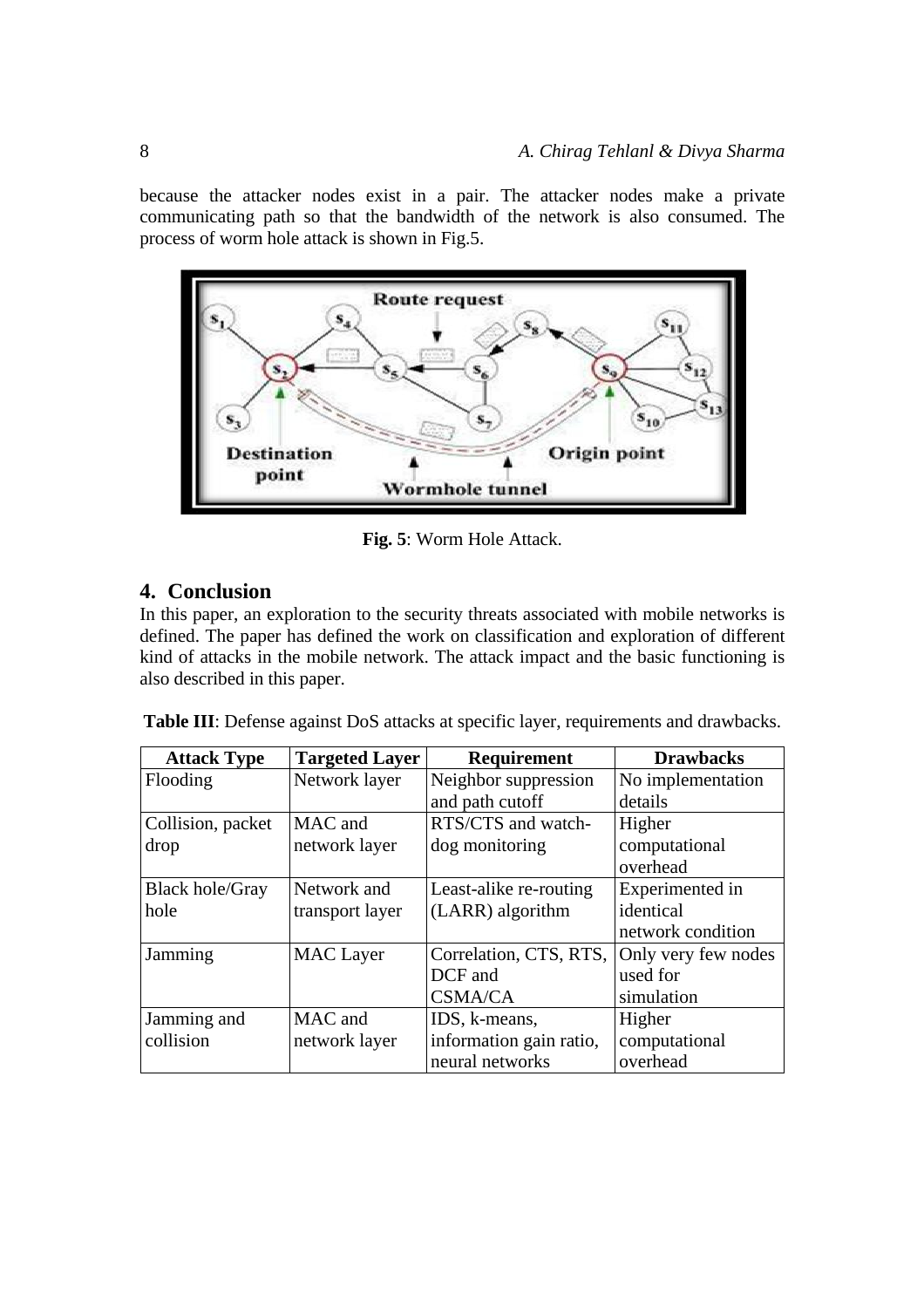| Flooding resource Network layer |               | Apriori algorithm,      | Node complexity is  |
|---------------------------------|---------------|-------------------------|---------------------|
| consumption                     |               | clustering and          | high                |
|                                 |               | association algorithm   |                     |
| Packet drop,                    | Network layer | Disjoint outgoing       | Impact of node      |
| reorder delay                   |               | paths, semi-markov      | behaviours on       |
|                                 |               | process, node isolation | network performance |
|                                 |               |                         | is still            |
|                                 |               |                         | problem             |

## **References**

- [1] Axel Krings," Neighborhood Monitoring in Ad Hoc Networks", CSIIRW '10, April 21-23, 2010, Oak Ridge, Tennessee, USA ACM 978-1-4503-0017-9
- [2] Ying Li," Component-Based Track Inspection Using Machine-Vision Technology", ICMR'11, April 17-20, 2011, Trento, Italy ACM 978-1-4503- 0336-1/11/04
- [3] Bogdan Carbunar," JANUS: Towards Robust and Malicious Resilient Routing in Hybrid Wireless Networks", WiSe'04, October 1, 2004, Philadelphia, Pennsylvania, USA. ACM 1-58113-925-X/04/0010
- [4] Johann Schlamp," How to Prevent AS Hijacking Attacks", CoNEXT Student'12, December 10, 2012, Nice, France. ACM 978-1-4503-1779- 5/12/12
- [5] Joshua Goodman," Stopping Outgoing Spam", EC'04, May 17–20, 2004, New York, New York, USA. ACM 1-58113-711-0/04/0005
- [6] Danny Dhillon," Implementation & Evaluation of an IDS to Safeguard OLSR Integrity in MANETs", IWCMC'06, July 3–6, 2006, Vancouver, British Columbia, Canada. ACM 1-59593-306-9/06/0007
- [7] Ahmed Khurshid," VeriFlow: Verifying Network-Wide Invariants in Real Time", HotSDN'12, August 13, 2012, Helsinki, Finland. ACM 978-1-4503- 1477-0/12/08
- [8] Evan Cooke," Toward Understanding Distributed Blackhole Placement", WORM'04, October 29, 2004, Washington, DC, USA. ACM 1-58113-970- 5/04/0010
- [9] Umair Sadiq," CRISP: Collusion–Resistant Incentive–Compatible Routing and Forwarding in Opportunistic Networks", MSWiM'12, October 21–25, 2012, Paphos, Cyprus. ACM 978-1-4503-1628-6/12/10
- [10] Mauro Conti," A Randomized, Efficient, and Distributed Protocol for the Detection of Node Replication Attacks in Wireless Sensor Networks", MobiHoc'07, September 9-14, 2007, Montréal, Québec, Canada. ACM 978-1- 59593-684-4/07/0009
- [11] Garima Gupta," Reference based approach to Mitigate Blackhole Attacks in Delay Tolerant Networks", Q2SWinet'12, October 24–25, 2012, Paphos, Cyprus. ACM 978-1-4503-1619-4/12/10